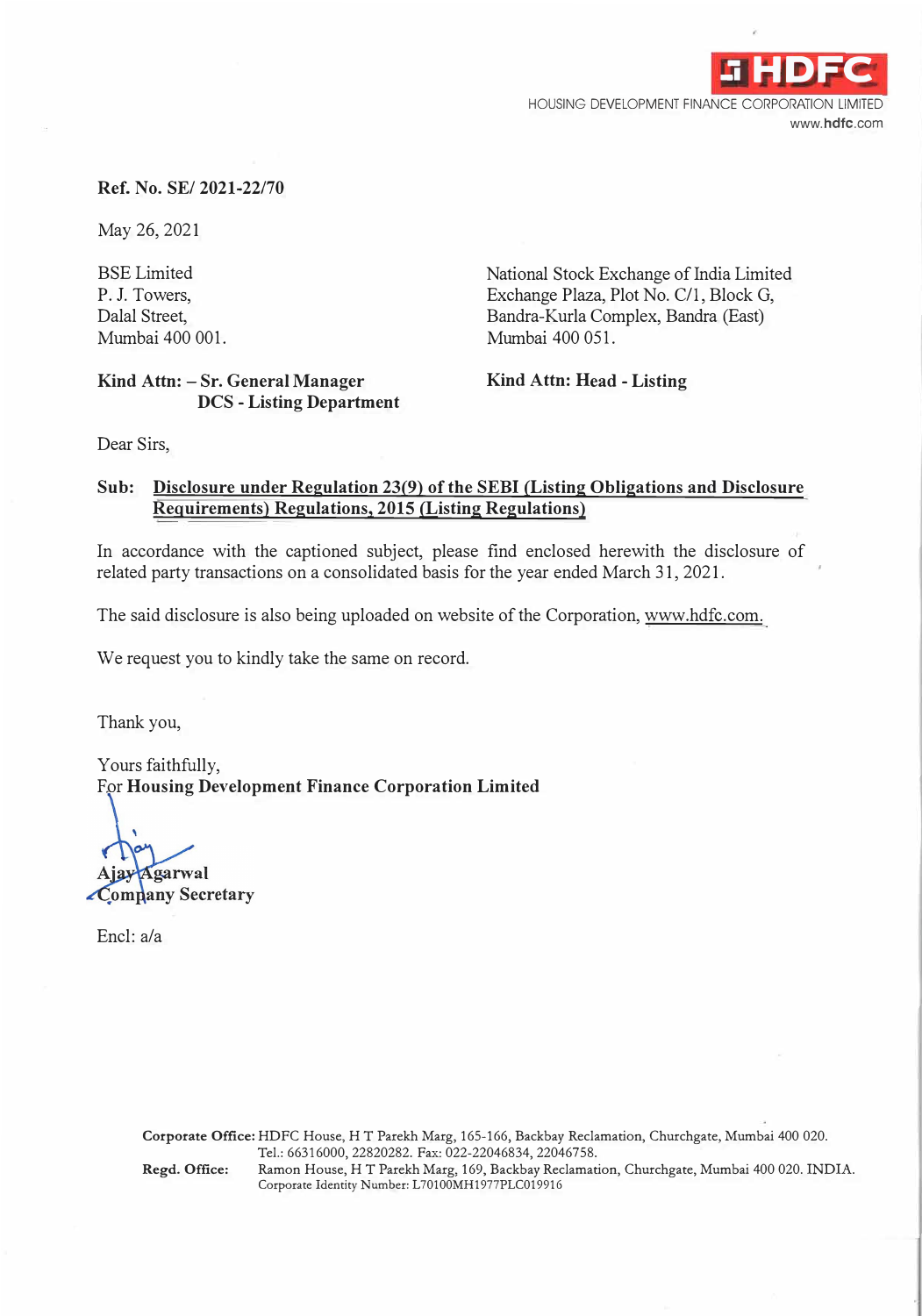## **HOUSING DEVELOPMENT FINANCE CORPORATION LIMITED**

### DISCLOSURE OF RELATED PARTY TRANSACTIONS AS ON MARCH 31, 2021 ON CONSOLIDATED BASIS

(In accordance with Regulation 23 (9) of the SEBI (Listing Obligations and Disclosure Requirements) Regulations, 2015)

As per Ind AS-24, Related Party Disclosure, Housing Development Finance Corporation Limited ("Corporation") Group's related parties are disclosed below:

#### **Associates**

HDFC Bank Limited Good Host Spaces Private Limited Magnum Foundations Private Limited (Upto February 23, 2021) True North Ventures Private Limited HDFC Securities Limited (Subsidiary of HDFC Bank Limited) HOB Financial Services Limited (Subsidiary of HDFC Bank Limited) Renaissance Investment Solutions ARC Pvt. Ltd (w.e.f 24 November 2020) GRUH Finance Ltd (w.e.f. 31 August 2019 to 17 October 2019)

#### Entities where Directors/Close family members of Directors of the Corporation have control / significant infiuence *(where there are transactions)*  Geetanjali Trading and Investments Private Limited

#### **Entities over which control is exercised**

H T Parekh Foundation HDFC Employees Welfare Trust HDFC Employees Welfare Trust 2 Maharashtra 3E Education trust 3E Education trust

### **Key Management Personnel (Whole-time Directors)**

Mr. Keki M. Mistry (Vice Chairman & CEO) Ms. Renu Sud Karnad (Managing Director) Mr. V. Srinivasa Rangan (Executive Director)

**Relatives of Key Management Personnel (Whole-time Directors)** 

*(where there* are *transactions)*  Mr Singha! Nikhil Mr. Ashok Sud Mr. Bharat Karnad Ms. Arnaaz K Mistry Ms. Tinaz K Mistry

Investing Party and its Group Companies ERGO International AG Munich Re Standard Life Investments Limited Standard Life (Mauritius Holdings) 2006 Limited

### **Post employment benefit plans of the Corporation or its related entities**  *(where there are transactions)*

Housing Development Finance Corporation Limited Provident Fund Superannuation Fund of Housing Development Finance Corporation Limited Gratuity Fund of Housing Development Finance Corporation Limited HDFC Asset Management Co. Ltd. Employees Group Gratuity Assurance Scheme HDFC Capital Advisors Limited Gratuity Fund HDFC ERGO General Insurance Company Limited Superannuation Fund HDFC ERGO General Insurance Company Limited Employees Gratuity Trust

**Key Management Personnel (Non-executive directors)**  Mr. Deepak S Parekh (Chairman) Mr. Nasser Munjee Dr. J. J. Irani Mr. U. K. Sinha Ms. lreena Vittal Dr. Bhaskar Ghosh Mr. Jalaj Dani

**Relatives of Key Management Personnel (Non-executive directors)**  *(where there are transactions)*  Mr. Aditya D Parekh Mr. Siddharth D Parekh Ms. Harsha Shantilal Parekh Ms. Smita D Parekh Mr. Malav A Dani Mrs. Niamat Mukhtar Munjee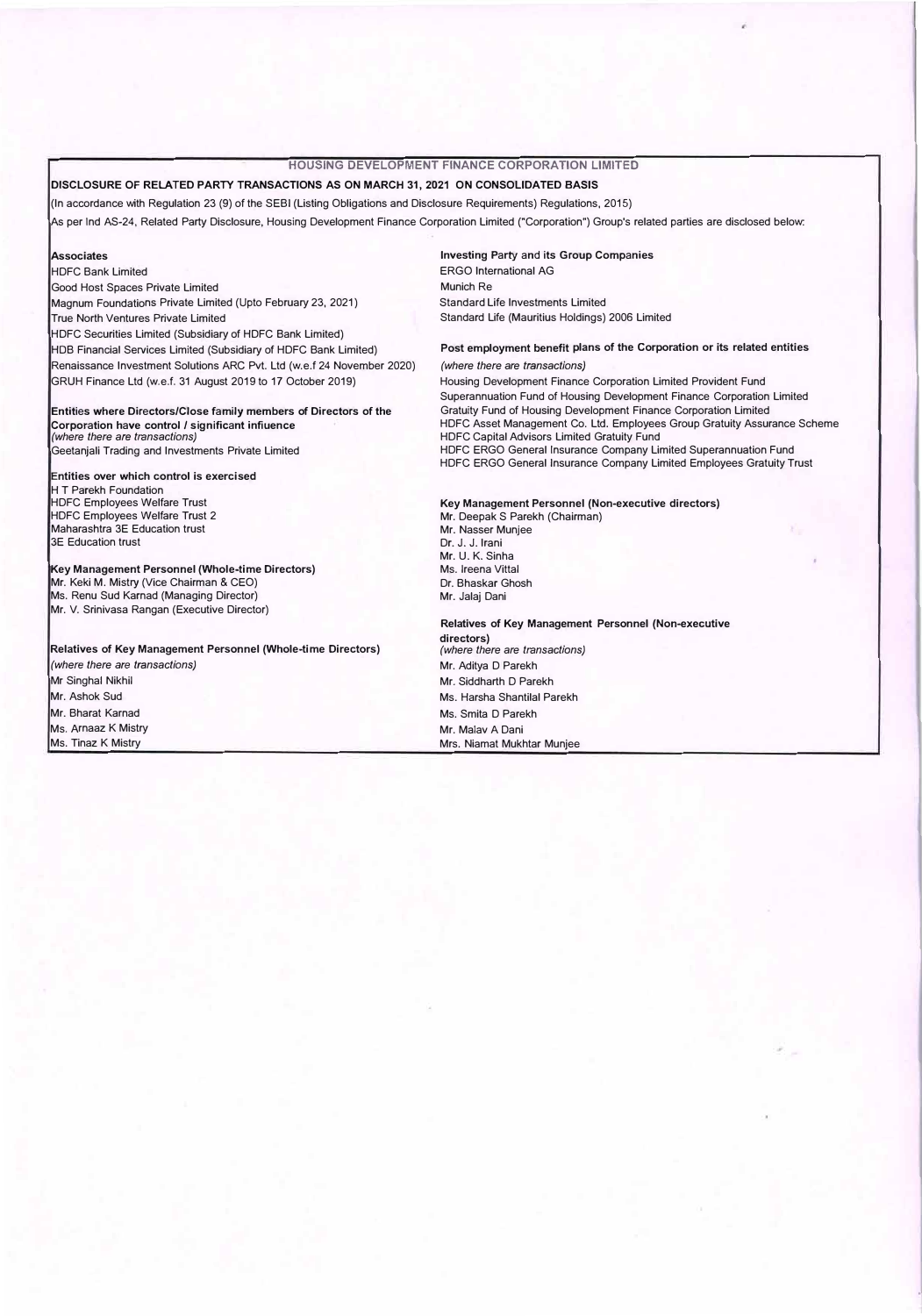| The Group's related party transactions and balances are summarised as follows:<br>$(3\overline{5})$ in Crore) |                                                                            |                   |                   |  |
|---------------------------------------------------------------------------------------------------------------|----------------------------------------------------------------------------|-------------------|-------------------|--|
| Nature of related party                                                                                       | <b>Nature of Transaction/s</b>                                             | March 31,<br>2021 | March 31,<br>2020 |  |
|                                                                                                               | Consultancy, Fees & Other Income                                           | 0.45              | 1.31              |  |
|                                                                                                               | Reinsurance Income                                                         | 796.59            | 283.97            |  |
|                                                                                                               | Other Income/ Receipts                                                     | 2.84              | 3.74              |  |
|                                                                                                               | <b>Interest Expense</b>                                                    | 16.28             | 12.95             |  |
|                                                                                                               | Other Expenses/ Payments                                                   | 2.51              |                   |  |
| <b>Investing Party and its Group Companies</b>                                                                | <b>Reinsurance Expenses</b>                                                | 1,534.42          | 401.29            |  |
|                                                                                                               | Other Advances / Receivables                                               | 0.57              | 1.25              |  |
|                                                                                                               | Non-Convertible Debentures Closing balance                                 | 210.00            | 170.00            |  |
|                                                                                                               | Other Liabilities / Pavables                                               | 839.21            | 228.61            |  |
|                                                                                                               | <b>Dividend Paid</b>                                                       | 230.08            | 76.38             |  |
|                                                                                                               | Dividend Income                                                            |                   | 1.195.49          |  |
|                                                                                                               | Rent Income                                                                | 1.66              | 1.50              |  |
|                                                                                                               | Support cost recovered (Prorata Building Maintainence Cost)                | 0.39              | 0.40              |  |
|                                                                                                               | <b>Premium Received</b>                                                    | 144.40            | 118.91            |  |
|                                                                                                               | Interest Income                                                            | 108.13            | 76.88             |  |
|                                                                                                               | <b>Reimbursement of Cost</b>                                               | 2.09              | 2.18              |  |
|                                                                                                               | Other Income/ Receipts                                                     | 542.01            | 469.76            |  |
|                                                                                                               | <b>Interest Expense</b>                                                    | 56.51             | 89.08             |  |
|                                                                                                               | <b>Finance Cost</b>                                                        | (179.72)          | (54.84)           |  |
|                                                                                                               | <b>Bank &amp; Other Charges</b>                                            | 39.58             | 41.88             |  |
|                                                                                                               | Donation @                                                                 |                   | 3.00              |  |
|                                                                                                               | Provision for Diminution in the value of Investments                       | (8.02)            | 2.19              |  |
|                                                                                                               | <b>Other Expenses/ Pavments</b>                                            | 2,370.79          | 2,081.13          |  |
|                                                                                                               | Investments made during the year                                           | 21.55             | 86.71             |  |
|                                                                                                               | Investments sold / Redeemed                                                | 13.12             |                   |  |
|                                                                                                               | Securities sold of other entities                                          | 11.43             | 487.28            |  |
|                                                                                                               | <b>Investments- Debentures &amp; Bonds Closing balance</b>                 | 1,022.20          | 911.71            |  |
| <b>Associates</b>                                                                                             | Securities purchased of other entities                                     | 2,945.12          | 2,776.11          |  |
|                                                                                                               | Loans given                                                                | 19.53             | 4.52              |  |
|                                                                                                               | Loans repaid                                                               | 27.45             |                   |  |
|                                                                                                               | Loans Sold                                                                 | 18,979.78         | 24, 127. 25       |  |
|                                                                                                               | Loans Closing balance                                                      | 23.61             | 31.53             |  |
|                                                                                                               | <b>Bank Deposits placed</b>                                                | 2,457.11          | 783.26            |  |
|                                                                                                               | Bank Deposits matured / withdrawn                                          | 2,638.82          | 268.95            |  |
|                                                                                                               | Bank Balance and Deposits Closing balance                                  | 2,147.50          | 4,865.38          |  |
|                                                                                                               | Trade Receivable                                                           | 1.89              | 51.64             |  |
|                                                                                                               | Other Advances / Receivables                                               | 198.79            | 165.81            |  |
| Entities over which control is exercised                                                                      | Prepaid Premium                                                            | 0.44              | 1.12              |  |
|                                                                                                               | Deposits Received                                                          | 100.00            | 75.00             |  |
|                                                                                                               | <b>Deposits Closing balance</b>                                            | 50.00             |                   |  |
|                                                                                                               | Other Liabilities / Pavables                                               | 293.43            | 784.47            |  |
|                                                                                                               | Amounts payable - Securitised Loans Closing balance                        | 494.75            | 387.80            |  |
|                                                                                                               | Deposits Matured / Repaid                                                  | 50.00             | 75.00             |  |
|                                                                                                               | Dividend Paid                                                              | 0.25              | 0.02              |  |
|                                                                                                               | Guarantees                                                                 | 2.83              | 2.09              |  |
|                                                                                                               | Support cost recovered (Deputation cost recovered)                         | 0.06              | 0.21              |  |
|                                                                                                               | Interest Expense                                                           | 8.60              | 13.68             |  |
|                                                                                                               | <b>CSR Expenditure</b>                                                     | 112.73            | 182.80            |  |
|                                                                                                               | <b>Trade Receivable</b>                                                    |                   | 0.02              |  |
|                                                                                                               | Deposits repaid / matured                                                  | 140.00            | 21.01             |  |
|                                                                                                               | Deposits Closing balance                                                   | 11.25             | 151.25            |  |
|                                                                                                               | Other Liabilities / Pavables                                               | 0.28              | 0.17              |  |
|                                                                                                               | <b>Dividend Paid</b>                                                       | 0.12              | 0.09              |  |
| Entities over which Director / closed family member of director having                                        | Interest Income                                                            |                   | 20.68             |  |
|                                                                                                               | Loans repaid                                                               | $\blacksquare$    |                   |  |
| control/ jointly control                                                                                      |                                                                            |                   | 300.00            |  |
|                                                                                                               | <b>Interest Expense</b>                                                    | 0.11              | 0.17              |  |
|                                                                                                               | Contribution To PF & Other Funds                                           | 82.37             | 63.72             |  |
| Post employment benefit plans of the Corporation or its related entities                                      | Investments- Debentures & Bonds Closing balance                            | 59.00             | 34.84             |  |
|                                                                                                               |                                                                            | 4.02              | 0.10              |  |
|                                                                                                               | Other Advances / Receivables                                               |                   |                   |  |
|                                                                                                               | Non-Convertible Debentures - Redemption                                    | 0.80              |                   |  |
|                                                                                                               | Non-Convertible Debentures Closing balance<br>Other Liabilities / Payables | 1.00<br>0.04      | 1.80<br>24.62     |  |